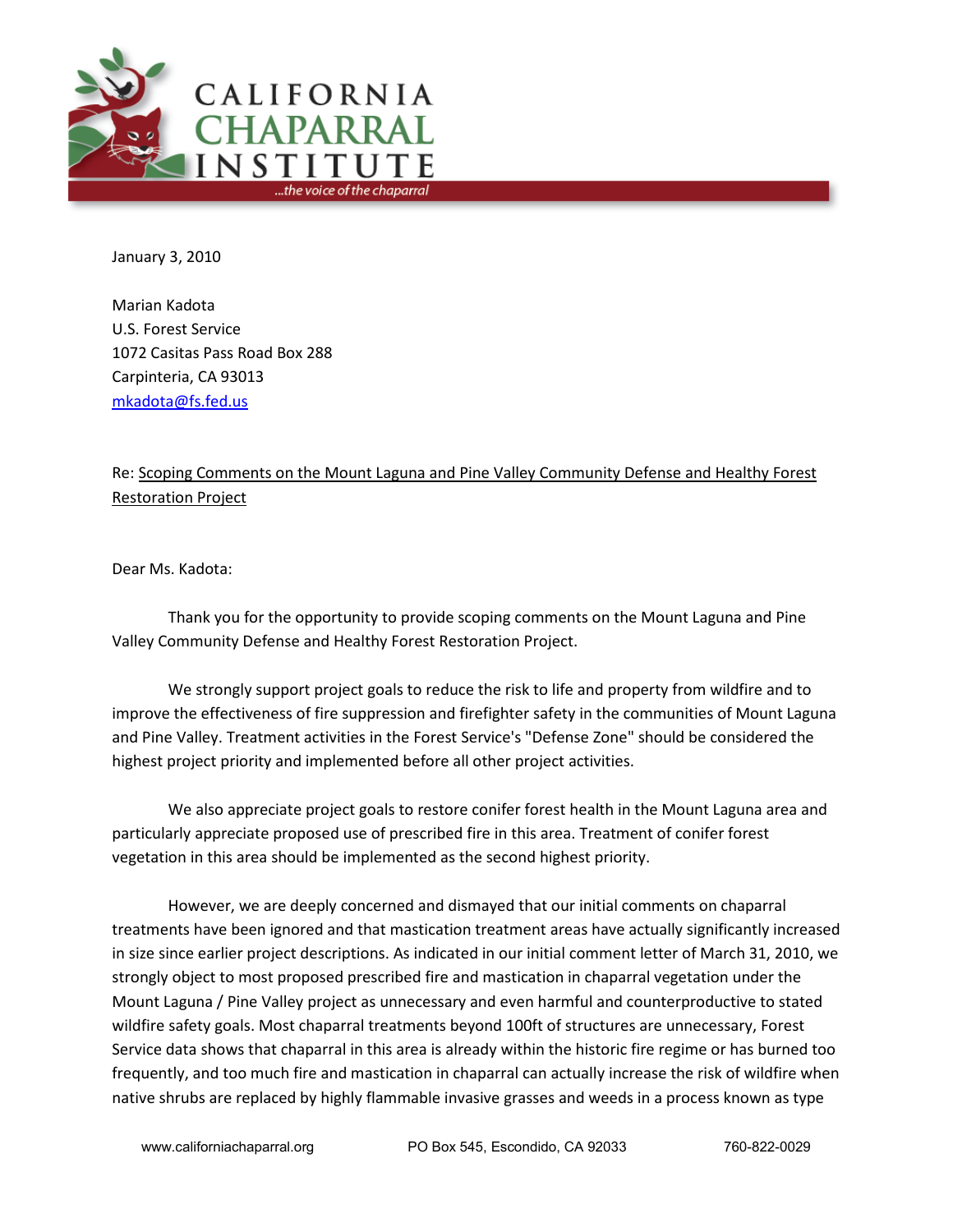conversion. Overall, the Forest Service's approach to the biologically rich and unique chaparral ecosystems in the project area appears to be based on significant misunderstandings about the chaparral's natural fire regime, a strong bias against shrublands in favor of forested communities, and an unfamiliarity with the Forest Service's own research.

At the end of these comments we provide detailed recommendations for measures to maximize the effectiveness of vegetation management in the Forest Service's designated Defense Zones around at-risk communities, roads, and facilities, as well as to protect chaparral and conifer vegetation resources. These recommendations should be incorporated and fully analyzed in a stand alone "Fire Safety and Conservation Alternative" in any NEPA and/or Healthy Forest Restoration Act documents for the Mount Laguna / Pine Valley project.

Please note that the term "chaparral vegetation" is used in these comments to refer to areas that are clearly dominated by any shrub species. The term "conifer forest vegetation" is used to refer to areas that are clearly dominated by conifer trees. Chaparral vegetation with the occasional scattered conifer tree should be considered chaparral vegetation and should be managed for the benefit of chaparral ecology, not for the protection of isolated conifers.

We also strongly object to the processing of this project under the Healthy Forests Restoration Act. We also note the failure of the legal notice to mention either the use of the HFRA process for this project or the importance of public comments during the scoping period to retain the right to formally "object" to the project in the future. The Forest Service may use this process at its discretion, but to do so indicates a clear disregard for and intent to limit public participation consistent with the goals of this flawed legislation. Use of HFRA also typically conveys a significant disregard for sound science or management approaches other than those identified in project documents. We urge you to follow the lead of the Palomar District of the Cleveland National Forest to value and incorporate public concerns and feedback, use sound science, and reject the HFRA process.

#### **There is no Strong Relationship Between the Age of Shrubland Fuel and the Probability of Fire**

Contrary to the apparent assumptions used to justify the project's proposed prescribed fire in chaparral, the age of vegetation (time since last burned) does not have a strong relationship to hazard of burning. Analysis of several hundred fires over a broad expanse of California shrublands has demonstrated that extreme weather conditions (Santa Ana winds) overwhelm the influence of the age and spatial patterns of fuels (Moritz 1997; Moritz et al. 2004). This has also been demonstrated in Australian shrublands (Bradstock and Gill 2001; Whelan 2002). Such fires can burn easily through 5-10 year old stands (Dunn 1989). A study of the 1985 Wheeler fire in Santa Barbara County concluded that only 14% of the fire perimeter was established due to wildland fuel type changes (Dunn and Piirto 1987). Similar observations have been made regarding the 2007 Zaca Fire in Santa Barbara County: 50% of the fire perimeter stopped at vegetation more than 70 years old (Keeley et al.2009).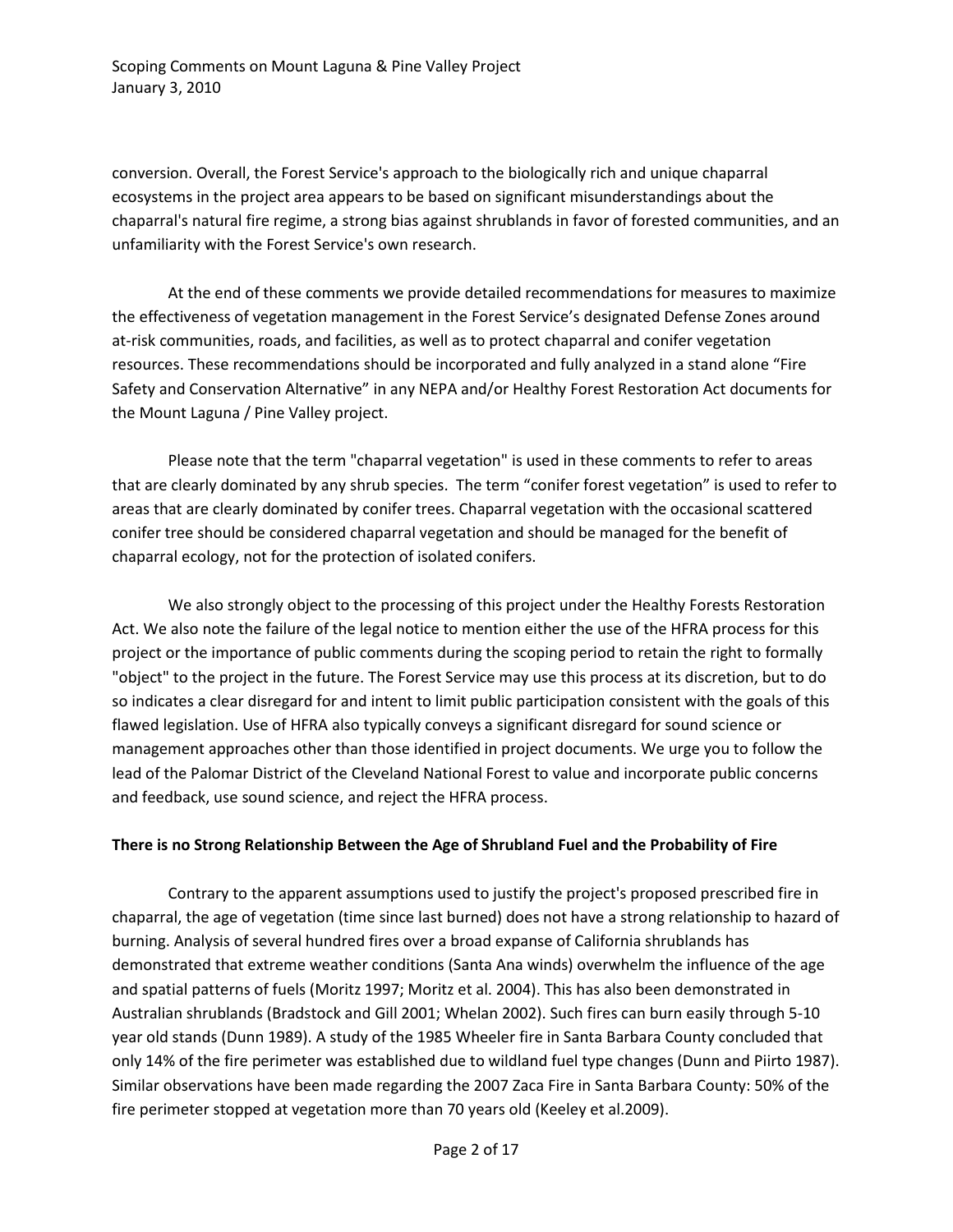The inability of younger age classes to stop a fire was also shown during both the 2007 Witch Creek and Poomacha fires in San Diego County. Of the total acreage burned in the County's 2007 firestorm, **more than 20% or approximately 70,000 acres was 4 year-old vegetation** recovering from the 2003 firestorm. In the Witch Creek Fire hundreds of acres of overgrazed pasture land in Pamo Valley burned despite the fact that very little vegetation was present.

*The extent to which landscape level fuel treatments are effective is a function of weather conditions during the fire event. Under extreme weather conditions, there is overwhelming evidence that young fuels, or even fuel breaks, will not act as a barrier to fire spread (Keeley et al. 2004).* 

## **Misunderstanding Chaparral Fire Regimes**

Chaparral has a crown fire regime. By definition, low and moderate intensity fires are not associated with crown fire regimes. **The natural pattern in the chaparral ecosystem is for infrequent, high intensity, crown fires to burn through vast areas, especially under severe weather conditions.** In fact, high intensity fires are vital for the proper recovery of chaparral plant communities. Extensive research has shown that older chaparral stands with high "fuel loads" show significantly greater seed recruitment levels for many obligate seeding species after a fire than do younger stands (Keeley et al. 2008). Such high intensity fires also destroy the seeds of invasive species, allowing the recovering chaparral to resist the colonization of non-native weeds. Old-growth chaparral stands remain dynamic, healthy plant communities (Fenn et al. 1993, Halsey 2008, Hubbard 1986, Keeley 1973, Larigauderie et al. 1990, Patric and Hanes 1989, Specht 1969, Zedler and Zammit 1989). One sign of a healthy, chaparral ecosystem that is recovering from a fire are large areas of blackened ground (punctuated with resprouting shrubs and tiny shrub seedlings) remaining long after the first rainy season. **Attempts to alter the chaparral's natural fire regime through prescribed fire will risk its ecological health and alter its natural successional processes.**

In fact, fuel treatments in shrubland ecosystems involving mastication or prescribed burning should only be done with the recognition that the resource is being sacrificed for fire hazard reduction. This is why it is so critical to limit such treatments to the absolute minimum necessary to protect lives and property. Dr. Jon E. Keeley (2009) addressed this issue in a comment letter to San Diego County. He wrote,

*When treatments such as mastication are applied to shrubland ecosystems they have major environmental impacts on both the flora and fauna. Some have suggested that these impacts are temporary and the systems will recover to form perfectly natural functional ecosystems after a period of years. There is no scientific evidence to support such allegations. In addition, that sort*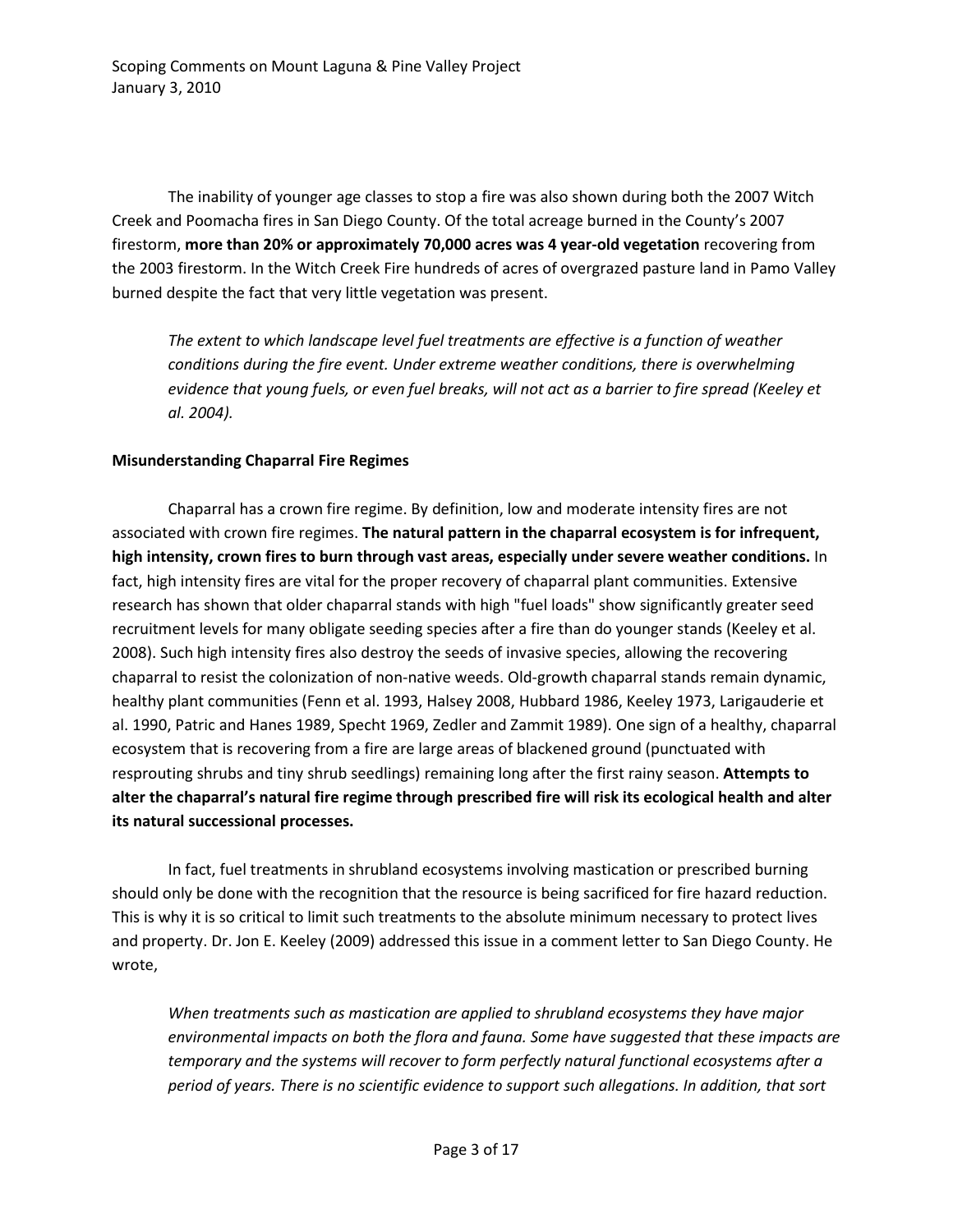*of thinking is inconsistent with the purpose of using these treatments, which is typically to produce permanent fuel breaks.* 

#### **Negative Impacts of Unnecessary Fuel Treatments**

Much of the chaparral and sage scrub habitat in the Cleveland National Forest has burned in excess of their natural fire regimes. This has been graphically illustrated by a recent map of the Forest developed by Forest Service scientists (Please see Attachment #1).

We urge the District to not over-generalize mixed-conifer fire regimes and apply them to other plant communities. While there is clear evidence the conifer forest on Mount Laguna shows a significant positive departure (not enough fire) from its natural fire regime, this is **not** the case for most surrounding chaparral vegetation.

Understanding this issue is critical because high fire frequencies are leading to the elimination of healthy chaparral and other shrubland ecosystems throughout Southern California to the process of type conversion and the expansion of highly-flammable, weedy grasslands. Applying even more fire to the ground in the form of prescribed burns or conducting large mastication treatments will only make this problem much worse.

Invasive, grassy fuels can create a more dangerous fire environment because they dry out sooner than native plants, ignite more easily, and create massive amounts of heat instantly. One of the common factors in firefighter fatalities is the presence of highly-flammable grassy fuels. As the Jackson fire in Sacramento County clearly illustrated in 2008, grass fires can be extremely dangerous. Five homes were destroyed, 6,400 acres were burned, and a fire captain was seriously injured when he was overcome by flames. The fuel was dried, non-native, invasive grasses. Grass fires that swept across Texas and Oklahoma between December 2005 and April 2006 burned more than two million acres and killed 11 people. The 2006 Esperanza fire in Riverside County that killed five Forest Service firefighters was started and made its initial moves in grassy fuels.

It's crucial that the District look forward rather than backward in assessing the potential impact of proposed prescribed fire and mastication of chaparral, especially given the high likelihood that treated areas will burn again prior to full recovery, and considering climate change, continuing drought that may or may not be associated with such change, and increasing human-caused ignitions. Perhaps chaparral burned in just those prescribed fire treatments in the Mount Laguna / Pine Valley project will recover, although this is questionable for chaparral that has already burned too frequently. However, the occurrence of additional accidental fires in these same treatment areas in the future during recovery of the chaparral is a near certainty. The cumulative harm caused by the combination of deliberate prescribed fire or mastication and future accidental fires will almost certainly cause large scale type conversion in this area.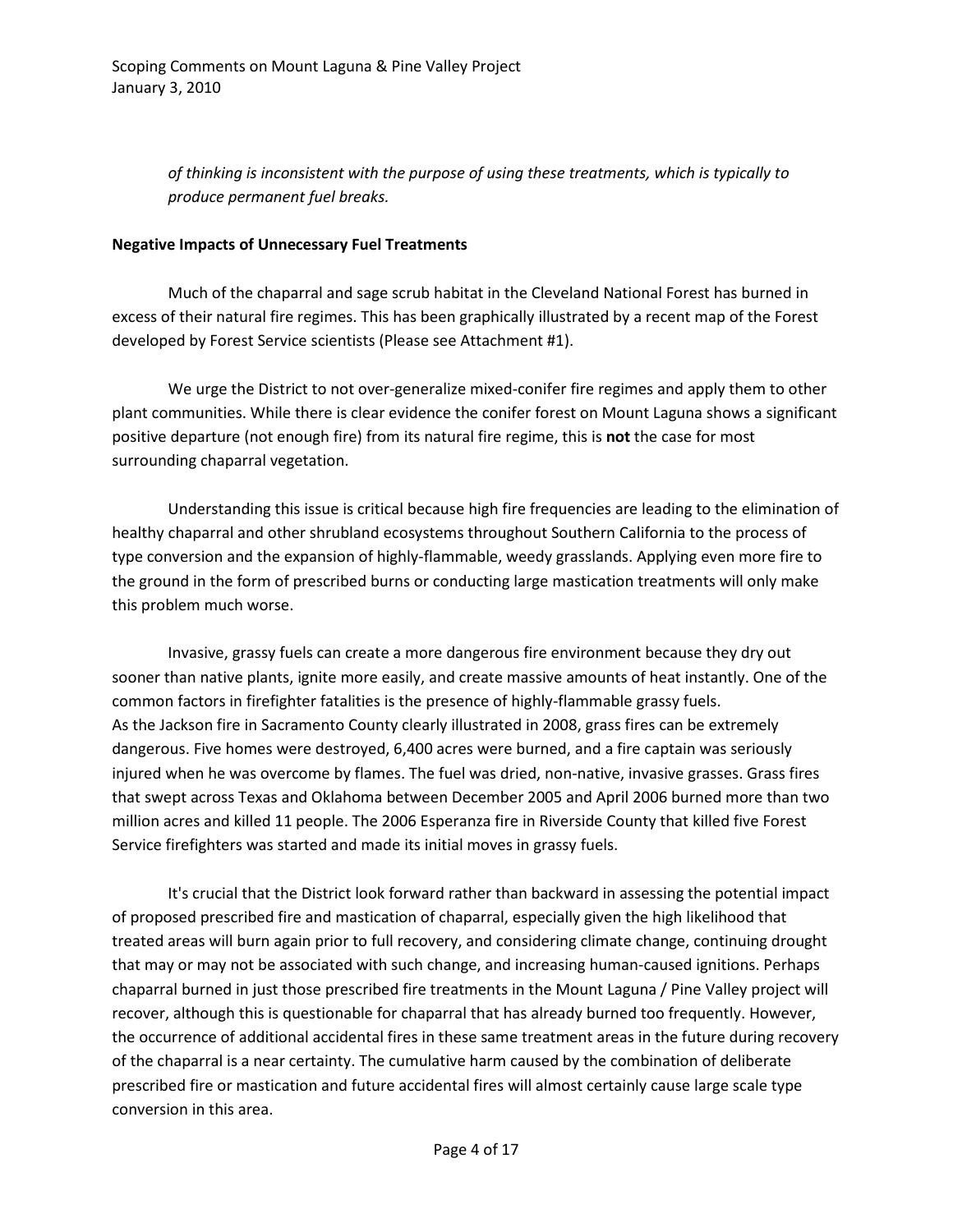Prescribed fire in chaparral is typically applied during cooler and wetter weather conditions during autumn, winter, and spring where there is a lower risk of wildfire. Yet there is also well documented evidence that cool-season burns can lead to type conversion (Le Fer and Parker 2005). Populations of fire dependent native species can be decimated if timing or heating requirements for regeneration are not met (Odion and Tyler 2002). Such a risk should be fully considered by the District and prescribed fire in chaparral limited.

Regarding mastication, we know such fuel treatments can negatively impact the long-term survival and health of shrubland ecosystems by increasing the population and spread of invasive species (Merriam et al. 2006, Gelbard and Belnap 2003). In addition, masticated areas that burn during a wildfire can have significantly lower rates of recovery for native species (Moreno and Oechel 1994). In field observations, we have noted the entirely predictable spread of non-native grasses and weeds in previously masticated areas of the proposed project. With implementation of the Mount Laguna / Pine Valley project, weeds will inevitably continue to spread in the proposed extensive mastication treatment areas (Please see Attachment #2).

## **Chaparral as a Valuable Natural Resource**

A common fire management approach to chaparral, seeing it as a "fuel" rather than a valuable natural resource, is a systematic problem within the Forest Service that needs to be rectified. In the land management plans for the four national forests in Southern California, forest types were carefully distinguished and management strategies were offered for each. Silvicultural methods were detailed for seven forest types. Yet when it came to chaparral, types were neither distinguished nor was a vegetation management plan developed.

The Mount Laguna / Pine Valley project as proposed does not appear to recognize the intrinsic natural resource value of chaparral. Fuel treatments to protect the conifer forest should be conducted **within** the forest stand itself and the integrity of the valuable old-growth chaparral stands at the lower elevations must be preserved.

Rather than just seeing chaparral as "fuel," chaparral in the project area presents a significant conservation opportunity and evokes the Forest Service's duty to conserve a valuable and extremely threatened ecological community. Accidental wildfires in this area will inevitably occur, and are likely to occur with increasing frequency with growing nearby populations, and harm from these accidental fires should not be deliberately compounded by application of prescribed fire or mastication projects.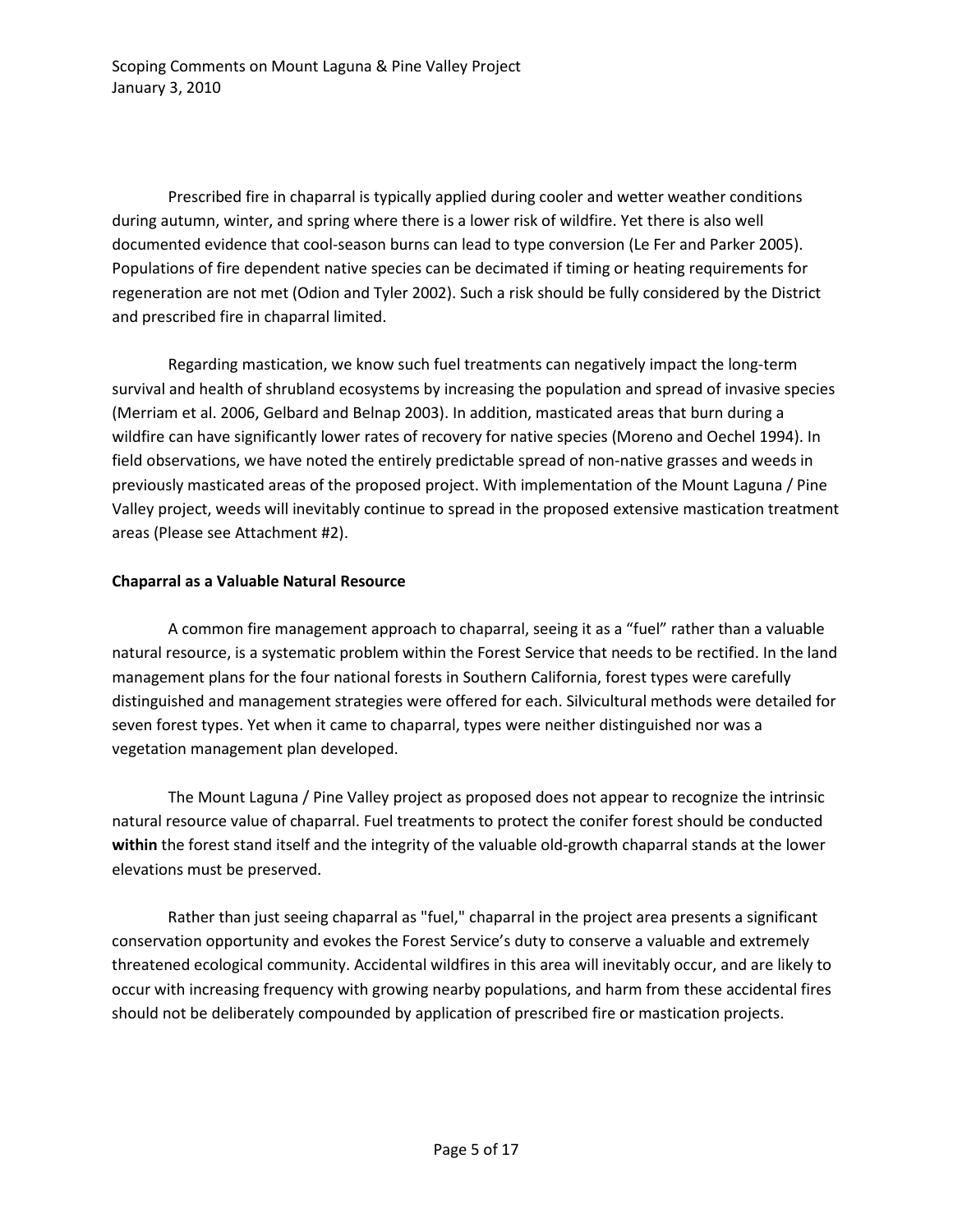#### **The Mount Laguna / Pine Valley Project is inconsistent with the Forest Plan**

According to the Land Management Plan Vision document, "The long-term goal of vegetation management is to perpetuate plant communities by maintaining or re-introducing fire regimes appropriate to each type while at the same time protecting human communities from destructive wildland fires."

According to the Forest Service's Guidelines for Development and Maintenance of WUI Defense and Threat Zones (Appendix K of the Land Management Plan Design Criteria document), "There is no need to maintain any area in a less-flammable state within the Threat Zone. The object is to complete enough tree thinning and surface fuel management over time to reduce the potential for stand replacing fires in the Threat Zone. Emphasis will usually be the reduction of ladder fuels and periodic reduction of surface fuels. In vegetation types such as grass and chaparral, there may be no need to conduct extensive treatments in the Threat Zone."

According to the Cleveland National Forest Land Management Plan, the desired condition for the Laguna Place is maintenance of this area as a natural appearing landscape and preservation of valued attributes such as vegetative diversity - especially mature over-story trees - and special botanical features that add diversity to the landscape. Vegetation is to be intensively managed *in a healthy and sustainable condition* to provide increased protection from wildfires. Program emphasis for the area includes protection of the Laguna Place's unique scenic attributes and ecosystems, protected viewsheds (particularly along the Sunrise Highway), and improved forest health.

According to the project description, "In these [Defense Zone] locations, approximately 300-foot wide sections (from structures) in chaparral will be managed to maintain vegetation heights to 18 inches to promote low flame lengths. "For units [in Threat Zones] made up of chaparral (i.e., units 49, 51, 52) 50 to 70 percent of the vegetation would be masticated with untreated islands of shrubs (generally no greater than 0.25 acre in size). These islands would have undulating edges to provide a natural appearance. If possible, the retained islands would be of differing plant species to maintain diversity."

The Mount Laguna / Pine Valley project would significantly undermine the Forest Plan and desired conditions for the Laguna Place by conducting overly aggressive prescribed fire and mastication in chaparral vegetation in both the Defense and Threat zones and by cutting large mature trees and snags and among other problems. The Forest Service's own research and documents show that chaparral vegetation is well within its natural fire regime or has burned too frequently in the Laguna Place. Forest Service research also shows that the best means to protect lives and property from wildfire is by creating defensible space in the immediate vicinity of structures and roads and by addressing the vulnerability of structures themselves. So prescribed fire in chaparral vegetation would be an ineffective or harmful method of achieving project goals. The Mount Laguna / Pine Valley project proposal to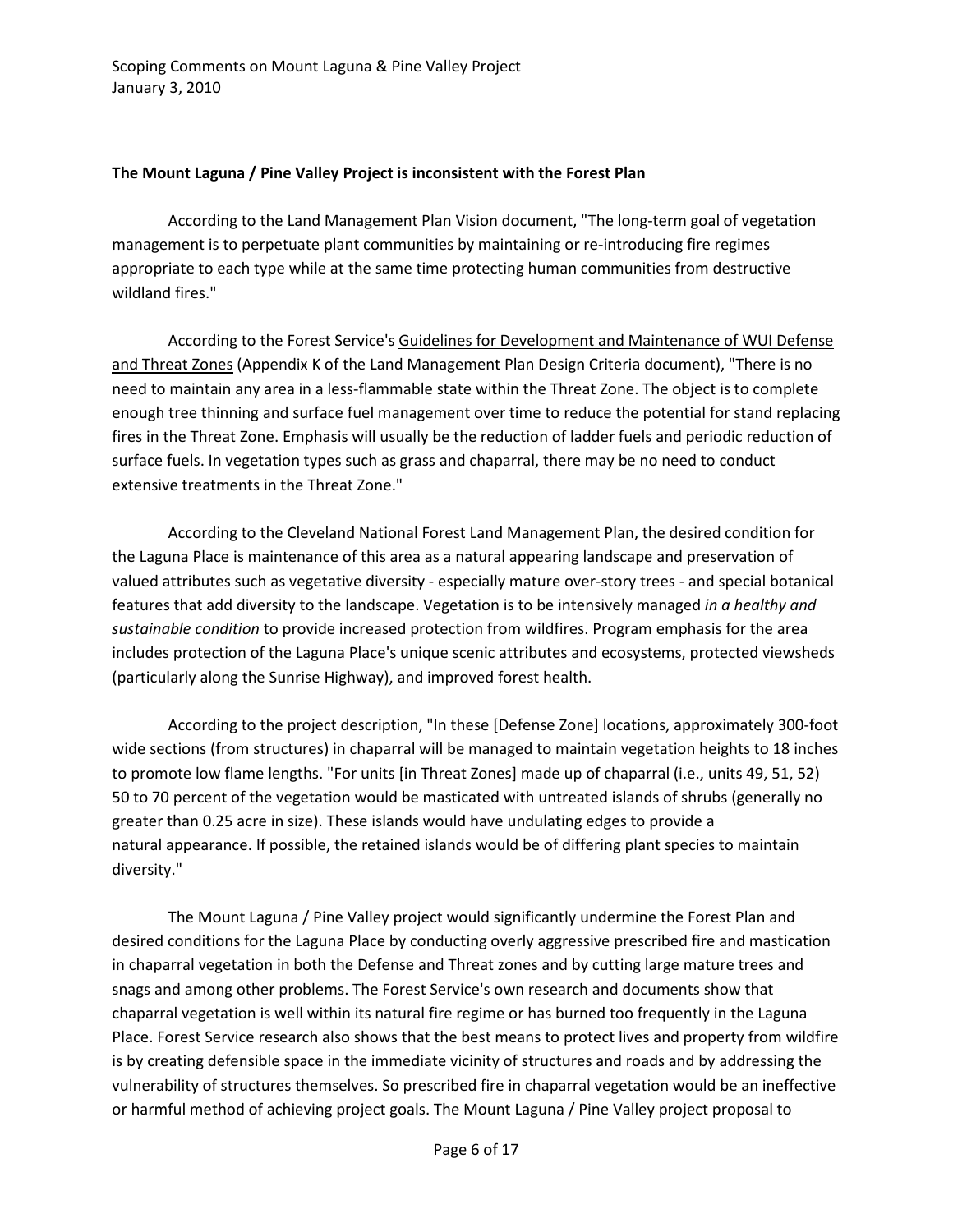manage out to 300ft. from structures in the Defense Zone overlooks Forest Plan guidance to start with 100ft. and resort to larger areas in extreme conditions. Prescribed fire and mastication in the Threat Zone would directly contradict the Forest Service's own WUI guidelines, especially considering that management measures identified there focus on tree thinning and surface fuel management to reduce the potential for tree stand replacing fires. And mastication in Units 1 and 48 would violate the Back Country Non-Motorized Land Use Zone.

Chaparral vegetation, especially old chaparral vegetation is an extremely valuable component, both ecologically and scenically, of vegetative diversity in the Laguna Place and old chaparral is a special botanical feature of this area. Prescribed fire or mastication of hundreds of acres of chaparral outside of the Defense Zone is not a healthy or sustainable method of fire suppression, would undermine forest health, would eliminate special botanical features, would not project vegetative diversity, would not protect unique scenic attributes and ecosystems, and would leave a scar of vegetation destruction visible from the Sunrise Highway. The extensive and unnecessary mastication of chaparral as proposed would also be extremely ugly in violation of Forest Plan Scenic Integrity Objectives. The project description to leave undulating edges in masticated areas "to provide a natural appearance" and to retain islands of differing plant species "to maintain diversity" are difficult to take seriously and would not address major discrepancies between the proposed project and the Forest Plan.

# **Cost/Benefit Analysis**

We urge the Forest Service to conduct an honest cost/benefit analysis of the proposed chaparral treatments vs. treatments to vegetation immediately adjacent to homes and communities alongside grants for fire resistant retro-fitting of homes. We recognize that there is considerable pressure to perform fuel treatments because of "acres treated" quotas and available funding, but such pressure must not prevent the implementation of the least damaging and most effective fire risk reduction strategy. Establishment and maintenance of defensible space around homes, retrofitting unsafe structures, and supporting community based fire safe education programs are in the long run much more cost effective in preventing the loss of life and property from wildfire than compromising large amounts of native vegetation in the National Forest (Please see Attachment #3). The Forest Service's cavalier statement that, "Vegetation treatment on non-national forest lands to reduce the risk to individual homes is not part of this project and is the responsibility of private landowners" disregards the Forest Service's discretion to provide fire safety grants to private landowners for vegetation management and structural modifications.

Dr. Jack Cohen (2000), a research scientist with the Forest Service, has concluded after extensive investigations that home ignitions are not likely unless flames and firebrand ignitions occur within 120 feet of the structure. His findings have shown that,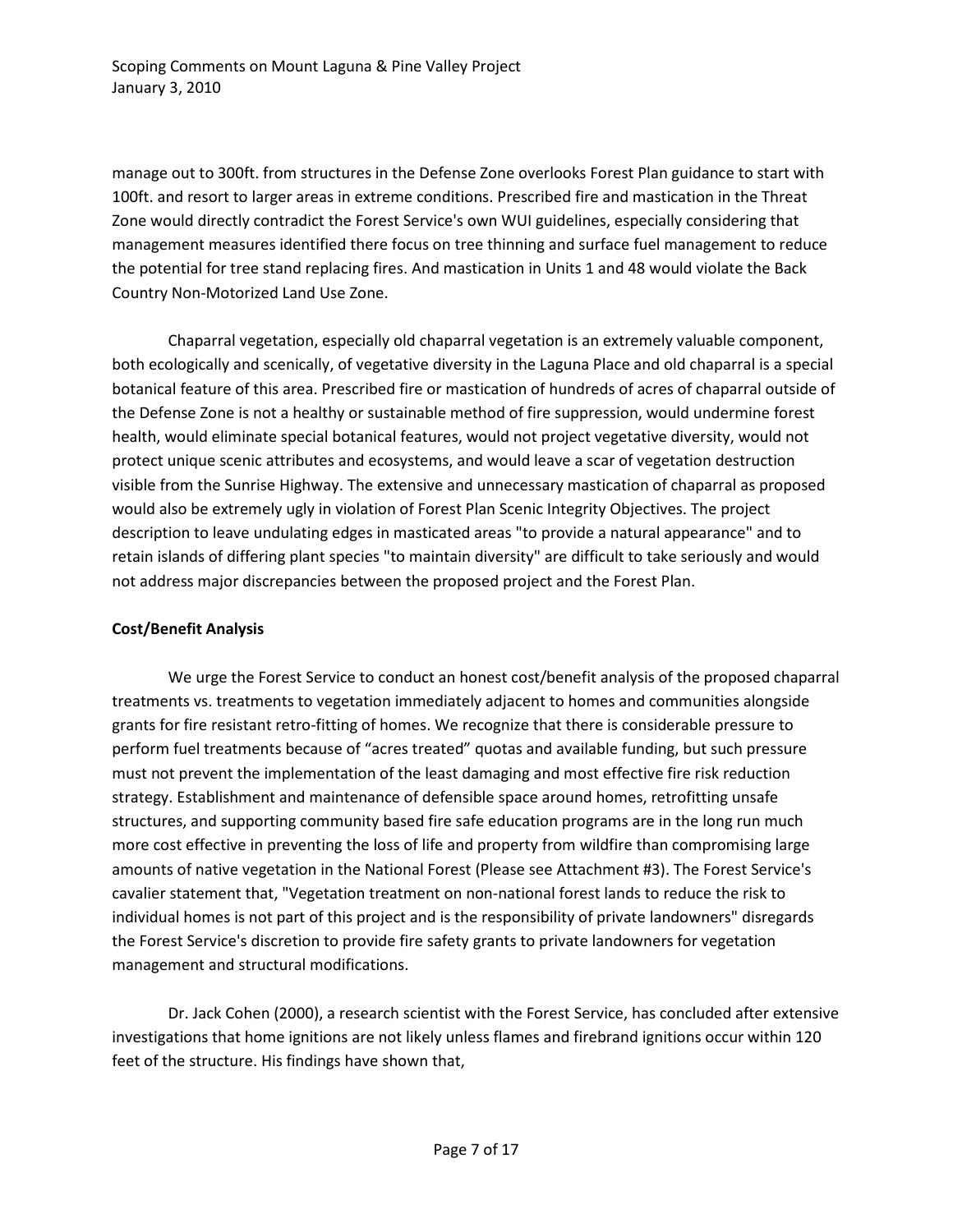*…effective fuel modification for reducing potential WUI (wildland/urban interface) fire losses need only occur within a few tens of meters from a home, not hundreds of meters or more from a home. This research indicates that home losses can be effectively reduced by focusing mitigation efforts on the structure and its immediate surroundings* (Cohen 1999).

Cohen's work is consistent with the research on homes with nonflammable roofs conducted by other scientists. During WUI wildland fire events, the Stanford Research Institute (Howard et al. 1973) found a 95 percent survival rate for homes with a defensible space of 30 to 54 feet, and Foote and Gilless (1996) at Berkeley found an 86 percent home survival rate for homes with a defensible space of 84 feet.

We understand and support the objective of reducing fuel loads at the edge of communities and at strategic locations to create safety zones and assist fire suppression efforts. This is why we urge the Forest Service to focus fuel treatments within and immediately adjacent to communities. We also support the use of fuel treatments and prescribed fire to restore conifer forests. Unfortunately, a significant portion of the Mount Laguna / Pine Valley project fails to address such objectives when it emphasizes the modification (and therefore destruction) of native chaparral communities in wildland areas.

#### **Cumulatively Significant Impacts**

The Cleveland National Forest is implementing vegetation modification projects on a scale that clearly requires increased scrutiny of cumulative effects.

NEPA documents for the Mount Laguna / Pine Valley project must include an analysis of all effects of the proposed action, including cumulative impacts from other related activities. 40 C.F.R. § 1508.8 (effects include ecological, aesthetic, historical, cultural, economic, social or health impacts, whether direct, indirect, or cumulative). NEPA defines a "cumulative impact" as the impact on the environment which results from the incremental impact of the action when added to other past, present, and reasonably foreseeable future actions, regardless of what agency (Federal or non-Federal) or person undertakes such other actions. Cumulative impacts can result from individually minor but collectively significant actions taking place over a period of time. 40 C.F.R. § 1508.7. If the combination of these cumulative effects would result in significant impacts to the human environment, the Forest Service must prepare a full EIS. Inland Empire Public Lands Council v. Schultz, 992 F.2d 977, 981 (9th Cir. 1993).

The Descanso District has implemented numerous fuels reduction projects and plans many more. The District has also already carried out several elements of the proposed project (Please see Attachment #4). The District is also considering grazing management in this area and grazing can directly facilitate unnatural conifer stocking. These fuels / vegetation and grazing projects and many other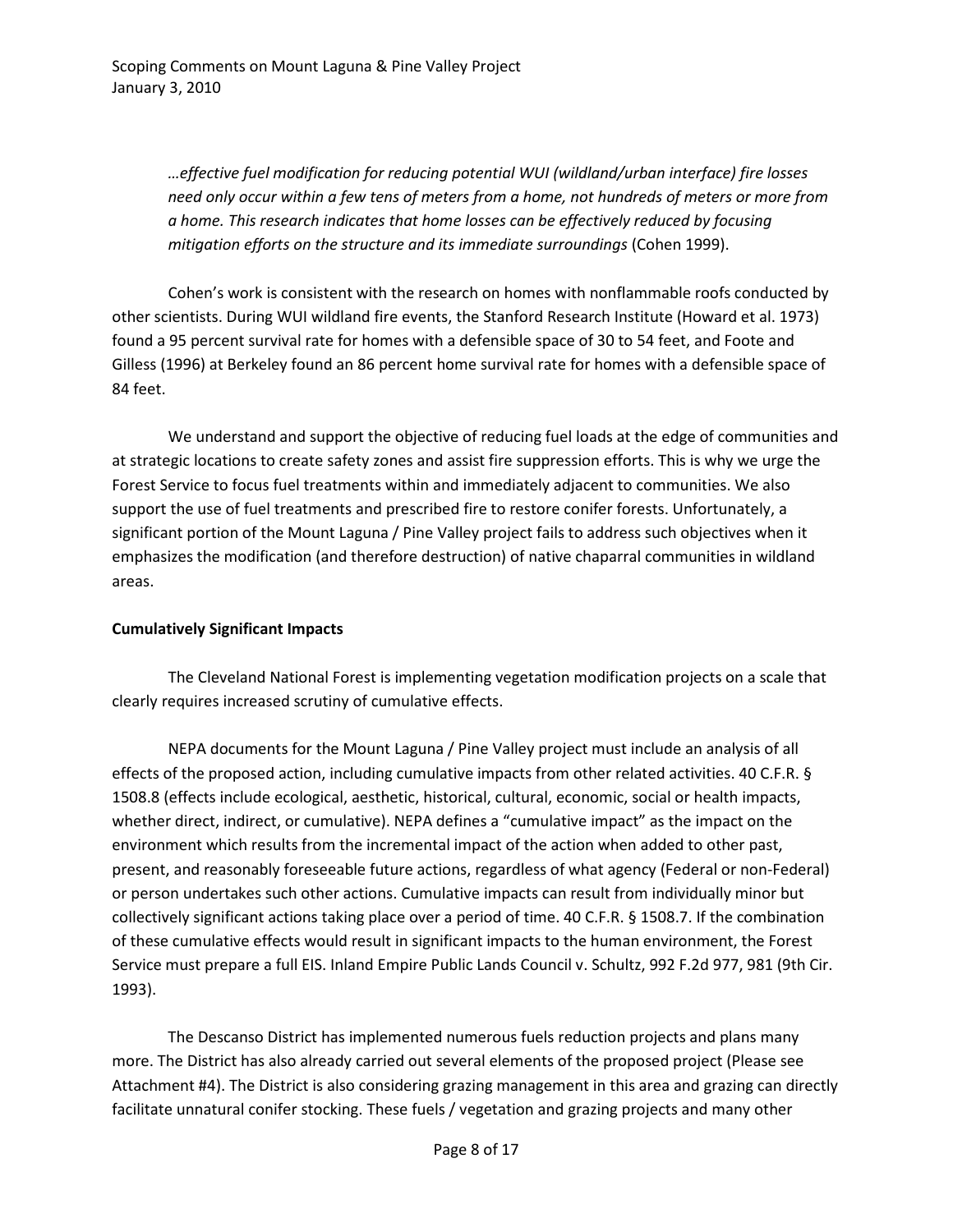similar Forest Service and non-Forest Service projects such as those conducted by CalFire and others are radically changing the face of vegetation communities throughout much of the Descanso Ranger District and Cleveland National Forest and in turn are resulting in significant harm to natural resources that has yet to be meaningfully reviewed in any systematic NEPA cumulative effects analysis.

## **RECOMMENDATIONS**

## **1. Implement effective vegetation treatments to protect the public, firefighters, and private property**

For the purposes of fire suppression to protect public and firefighter safety and private property, vegetation treatment and fuels reduction activities should take place only within the actual wildland/urban interface, identified by the Forest Service as the "Developed Area Interface Land Use Zone" in the Land Management Plan - Part 2 Cleveland National Forest Strategy. Vegetation treatment and fuels reduction activities may also be appropriate along limited, designated, and strategic evacuation and fire access roads.

Fire suppression activities in these areas should be carried out consistent with California state law (Public Resources Code 4291). Specifically, break up vegetation fuel continuity within a maximum of 100 feet of structures with few exceptions for extreme conditions such as steep slopes. Remove vegetation immediately adjacent to structures, treat the structures themselves, and remove weeds at least annually from treated areas. Focus chaparral vegetation treatments solely within the Developed Area Interface Land Use Zone **and** within 100 feet of structures with few exceptions.

The Chaparral Institute will vigorously oppose unfounded chaparral treatments as measured from the boundary of National Forest land instead of structures.

The Forest Service must anticipate the inevitable problem of colonizing exotic invasive weeds and grasses as a part of the Mount Laguna / Pine Valley project and include a long-term plan for at least annual treatment of weed infestations. The current project does not appear to include provisions addressing weed invasions of treated areas. Deferring this crucial project element to a future project or decision will greatly increase the risk of harmful wildlife to both people and chaparral and forest vegetation and violate NEPA. The 2 years of monitoring for weeds described as part of the proposed is inadequate and should be extended to at least 10 years.

**2. Provide grants to homeowners in Mount Laguna and Pine Valley for effective fire safety activities – Reduction of vegetation and landscaping fuels near structures and retrofitting homes with fire resistant materials**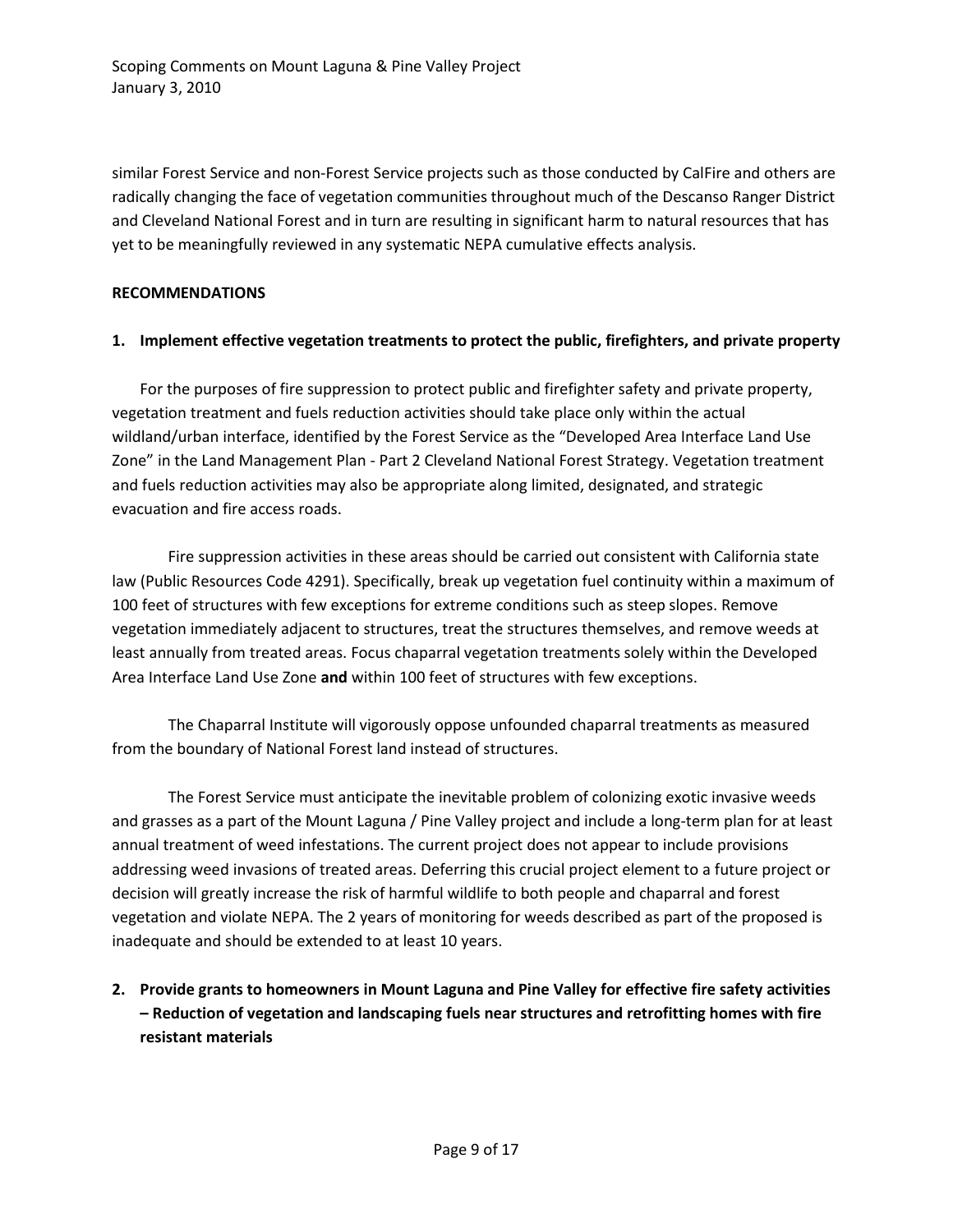## **3. Protect valuable chaparral vegetation**

- Eliminate proposed prescribed fire treatments in chaparral vegetation so as to retain the unique and valuable stands of this natural community in the project area and to reduce future fire risk from highly flammable, colonizing exotic weeds and grasses. Environmental review documents should consider the high likelihood of a wildfire within treated areas prior to full recovery of chaparral vegetation and the resulting likelihood of harmful type conversion.
- Bar use of mechanized masticators and other heavy equipment outside of the designated Defense Zone and on any slopes exceeding 20 percent grade.
- Apply only one primary treatment to chaparral vegetation (i.e. mastication OR broadcast burning) to reduce the likelihood of type conversion.
- Retain all monarch shrub specimens where any portion of the stalk is 6 inches or greater in diameter.
- Suspend cattle grazing in treated areas to limit the spread of weeds and facilitate ecological recovery.
- Anticipate, monitor, and provide for perpetual treatment of weed infestations anywhere within the project area using hand tools and hand-held power tools.

# **4. Implement beneficial vegetation treatment to protect conifer forests**

- Retain all larger diameter trees and snags greater than 14 inches diameter at breast height (dbh) outside the Defense Zone. Forest Service and other research does not support any need to cut trees or snags outside the Defense Zone larger than 14 inches dbh with the possible exception of trees leaning over structures or roads. Environmental review documents should address the scientific literature showing that wildfires may burn hotter, kill more trees, and be a greater threat to lives and property in areas where conifer tree density and canopy has been overly thinned. The project description statement that, "Within all treatment areas, trees that pose a hazard to firefighter and public safety would be cut" does not provide adequate information on what is considered a hazard tree and would likely result in an unnecessarily significant reduction in ecologically valuable snag habitat for forest wildlife species.
- Selectively thin and remove conifers less than 14 inches dbh and shrubs less than 6 inches (at largest diameter of stalk) in and around conifer forest vegetation using hand tools or hand-held power tools. Retain all oak species where any portion of the stalk is 6 inches or greater in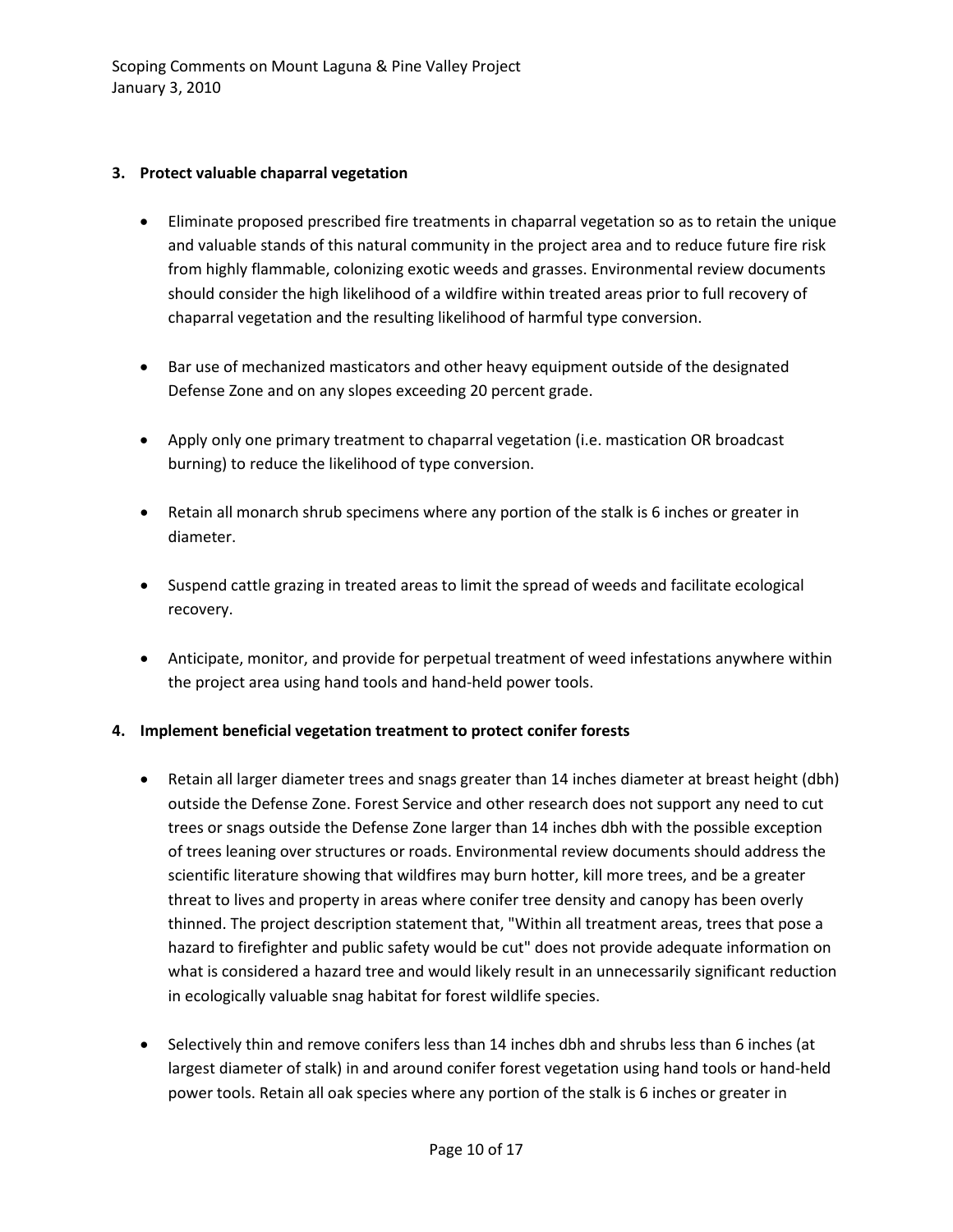diameter. After initial thinning treatments use prescribed fire for maintenance in accordance with the natural fire regime.

- Patches of chaparral vegetation inside areas otherwise dominated by conifer forest vegetation should be retained at a level roughly consistent with the amount of chaparral patch located outside of the drip line of conifers. There is no ecological justification whatsoever to remove large patches of chaparral vegetation outside the conifer understory.
- Selectively remove actual hazard trees near homes, along limited/designated/strategic fire evacuation and access roads, and recreation areas. However, given extensive past and ongoing removal of hazard trees and snags around Mount Laguna, all larger diameter snags greater than 14 inches dbh should be retained away from homes, fire access roads, and recreation areas.
- Bar use of mechanized masticators and other heavy equipment outside of the Defense Zone and on any slopes exceeding 20 percent grade.
- Suspend cattle grazing in treated areas to limit the spread of weeds and facilitate ecological recovery. Environmental review documents should address the conclusions of scientific literature that cattle grazing encourages unnaturally dense conifer forest vegetation by reducing competition from grass and herb species.
- Anticipate, monitor, and provide for perpetual removal of weed infestations anywhere within the project area using hand tools and hand-held power tools.

# **5. Implement specific California spotted owl protection measures**

- Treat current, modeled, or past recorded occupied California spotted owl habitat as occupied for the purposes of identifying vegetation treatments. For example, the La Posta Creek headwaters spotted owl territory should be treated as occupied for the purpose of identifying vegetation treatments in Mount Laguna / Pine Valley project units 12 and 35.
- Prohibit treatments in current, modeled, or past recorded occupied California spotted owl nest stands outside the Defense Zone.
- In current, modeled, or past recorded occupied California spotted owl Protected Activity Centers outside the Defense Zone, retain all trees greater than 9 inches and snags greater than 12 inches. Please note that Mexican spotted owl PACs have a 9 inch diameter limit, and that the 2001 Sierra Framework California spotted owl PACs had a 6 inch limit when mechanical treatments were determined to be absolutely necessary (mechanical treatments in PACs were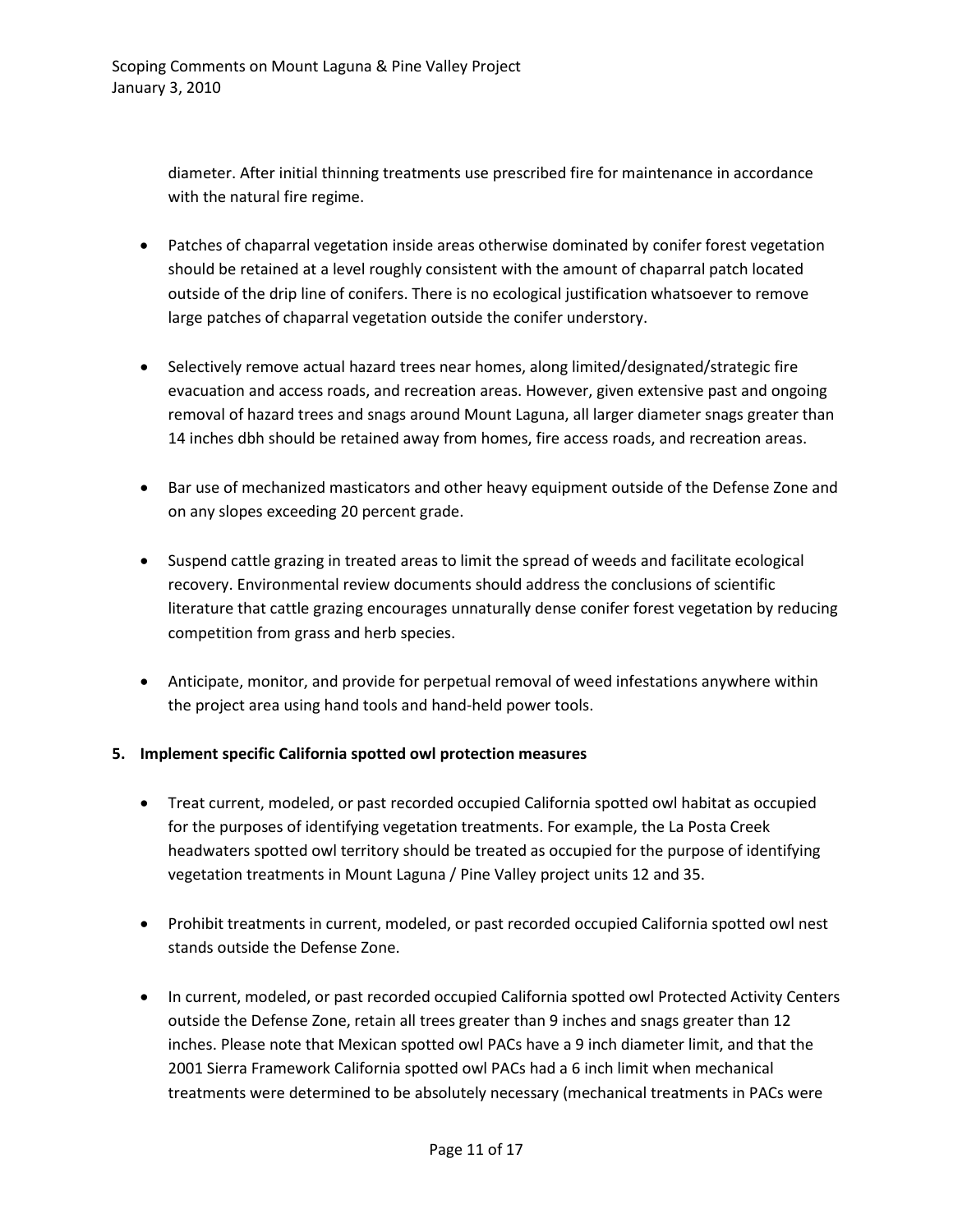discouraged). For PAC stands with canopy cover over 70%, do not reduce to below 70%. For stands with canopy cover between 50% and 70%, do not reduce to below 50%.

- In current, modeled, or past recorded occupied California spotted owl Home Range Cores outside the Defense Zone, retain all trees greater than 12 inches and snags greater than 14 inches. For stands with canopy cover over 50%, do not reduce to below 50%. For stands with canopy cover between 40% and 50%, do not reduce to below 40%.
- Prohibit tree cutting and other proposed treatment activities in any California spotted owl habitat during the breeding season.

#### **6. Implement other resource conservation measures**

- Do not treat Riparian Conservation Areas outside the Defense Zone.
- Assess the status of weed invasions in previously treated areas within the proposed project (Please see Attachment #4). Treat weed invasions in these areas prior to conducting additional fuels / vegetation activities.
- Prior to treatment identify suitable habitat and conduct surveys (to protocols where available) for all other Endangered, Threatened, Candidate, and Regional Forester's Sensitive species as well as sensitive species identified in the California Natural Diversity Data Base and by the California Native Plant Society. Do not treat occupied habitat for these species outside of the Developed Area Interface Land Use Zone.
- Collect and present population trend data on any Management Indicator Species in any NEPA documentation.
- Flag and avoid any areas within 33 feet (10 meters) of downed logs, rocky outcrops, boulders, pack rat middens, and brush piles. Trees should not be felled across rocky outcrops or downed logs.

#### **7. Support full public participation and environmental review**

- Do not undermine public participation and environmental review of the Mount Laguna / Pine Valley project by processing the project under the Healthy Forest Restoration Act.
- Prepare an Environmental Impact Statement for the Mount Laguna / Pine Valley project. NEPA requires preparation of an EIS for a project of this magnitude where there are likely to be significant impacts to the environment. An EIS is required for the Mount Laguna / Pine Valley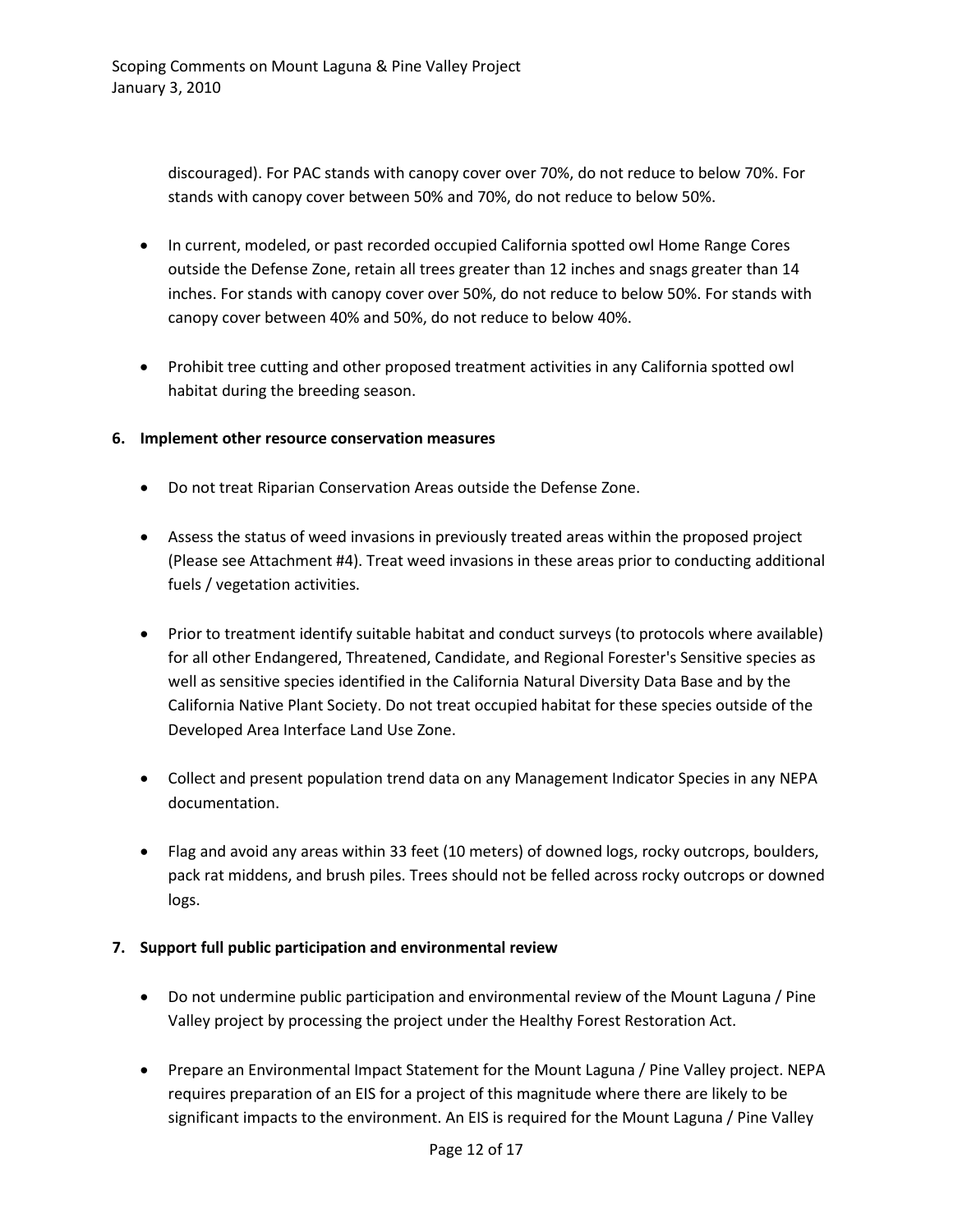project because, at least: 1) The project could significantly impact public safety; 2) The project area contains unique characteristics; 3) Project impacts on the environment are likely to be highly controversial; 4) Project impacts on the environment are highly uncertain or involve unique or unknown risks; 5) The project may establish a precedent for future actions with significant effects; 6) The project would likely result in cumulatively significant impacts, and; 7) The project could significantly impact special status species.

- NEPA requires that any Environmental Assessment disclose whether an Environmental Impact Statement will be prepared.
- Fully disclose and analyze the cumulative environmental effects of the Mount Laguna / Pine Valley project alongside ongoing fuels / vegetation management and hazard tree removal activities in the project area by the Forest Service, CalFire, the County of San Diego, private property owners, and others.
- Prepare a Cleveland National Forest-wide fire and vegetation management plan and environmental impact statement.
- Provide a figure showing proposed project activities in relation to the Cleveland National Forest Mean Fire Frequency Departure Map (2006).

Thank you for your consideration. Please contact David Hogan with any questions at 760 809- 9244.

Sincerely,

David Hogan **Richard W. Halsey** Richard W. Halsey Board Member **Director** California Chaparral Institute California Chaparral Institute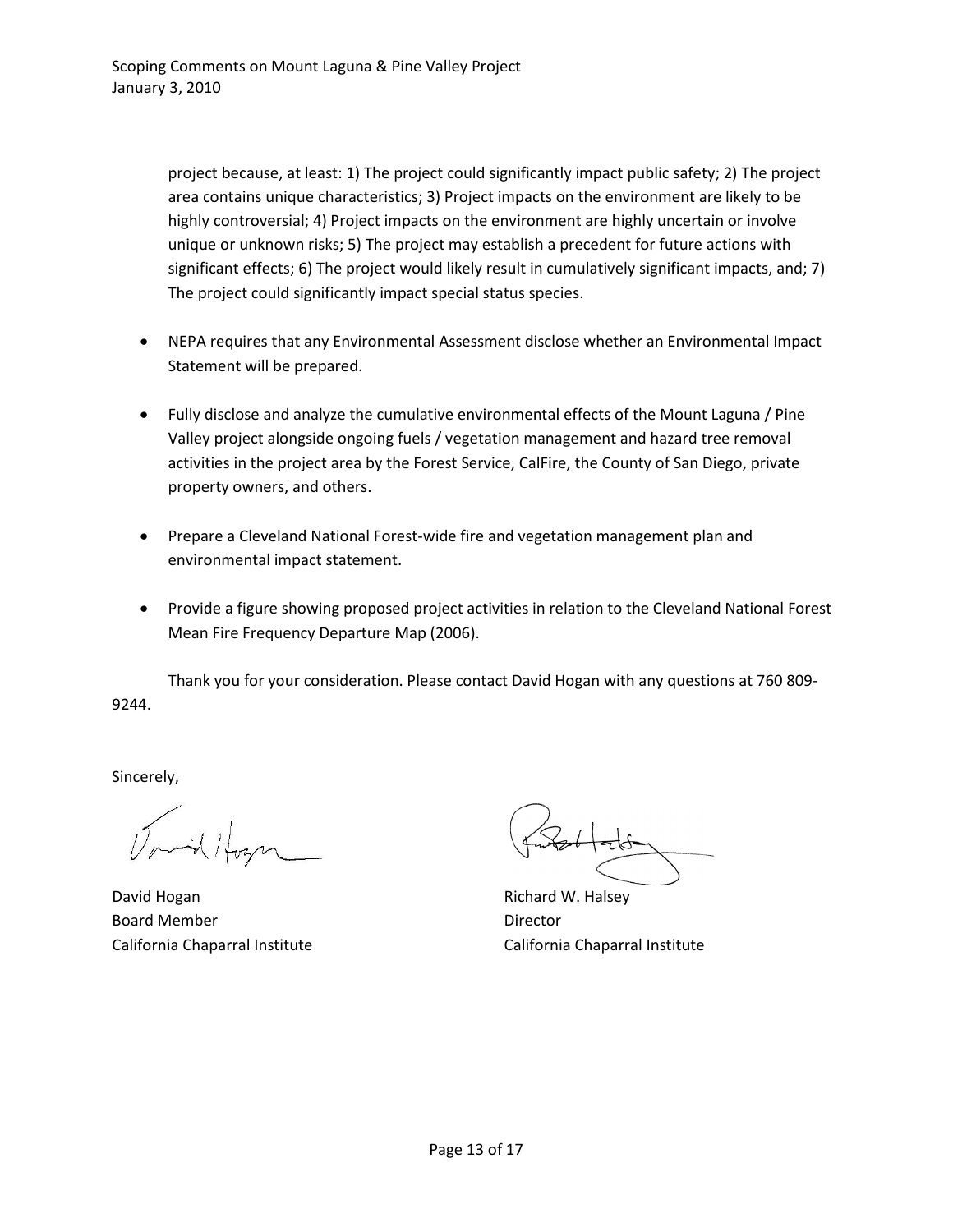## **Attachments**

1. Cleveland National Forest Fire Regime Departure Map (Safford and Schmidt 2008).

2. Fuel modification impacts on nonnative plant invasion (Keeley 2006)

3. Chaparral fuel modification: What do we know – and need to know? (Keeley 2005)

4. Letter to Mr. Owen Martin and Ms. Marian Kadota, Forest Service, from David Hogan, California Chaparral Institute date May 4, 2010

# **Cited/Suggested References**

Bradstock, R.A. and A.M. Gill. 2001. Living with fire and biodiversity at the urban edge: in search of a sustainable solution to the human protection problem in southern Australia. Journal of Mediterranean Ecology 2: 179-195.

Cohen, J.D. 1999. Reducing the wildland fire threat to homes: where and how much? USDA Forest Service Gen. Tech. Report PSW-GTR-173, pp 189-195.

Cohen, J.D. 2000. Preventing disaster: home ignitability in the wildland-urban interface. Journal of Forestry 98: 15-21Cohen, J. and J. Saveland. 1997. Structure ignition assessment can help reduce fire damages in the W-UI. Fire Mgt. Notes 57:19-23.

Conard, S. G., and D. R. Weise. 1998. Management of fire regime, fuels, and fire effects in southern California chaparral: lessons from the past and thoughts for the future. Pages 342-350 in Teresa L. Pruden and Leonard A. Brennan (eds.). Fire in ecosystem management: shifting the paradigm from suppression to prescription. Tall Timbers Fire.

Dunn, A.T. 1989. The effects of prescribed burning on fire hazard in the chaparral: toward a new conceptual synthesis. Pages 23-24 *in* N.H. Berg (technical coordinator). Proceedings of the symposium on fire and watershed management. General Technical Report PSW-109, U.S. Department of Agriculture, Forest Service, Pacific Southwest Forest and Range Experiment Station, Berkeley, CA.

Dunn, A.T. and D. Piirto. 1987. The Wheeler Fire in retrospect: factors affecting fire spread and perimeter formation. Report on file at: U.S. Department of Agriculture, Forest Service, Forest Fire Laboratory, Riverside, CA.

Fenn, M.E. M.A. Poth, P.H. Dunn, and S.C. Barro. 1993. Microbial N and biomass respiration an N mineralization in soils beneath two chaparral species along a fire-induced age gradient. Soil Biol. Biochem. 25:457-466.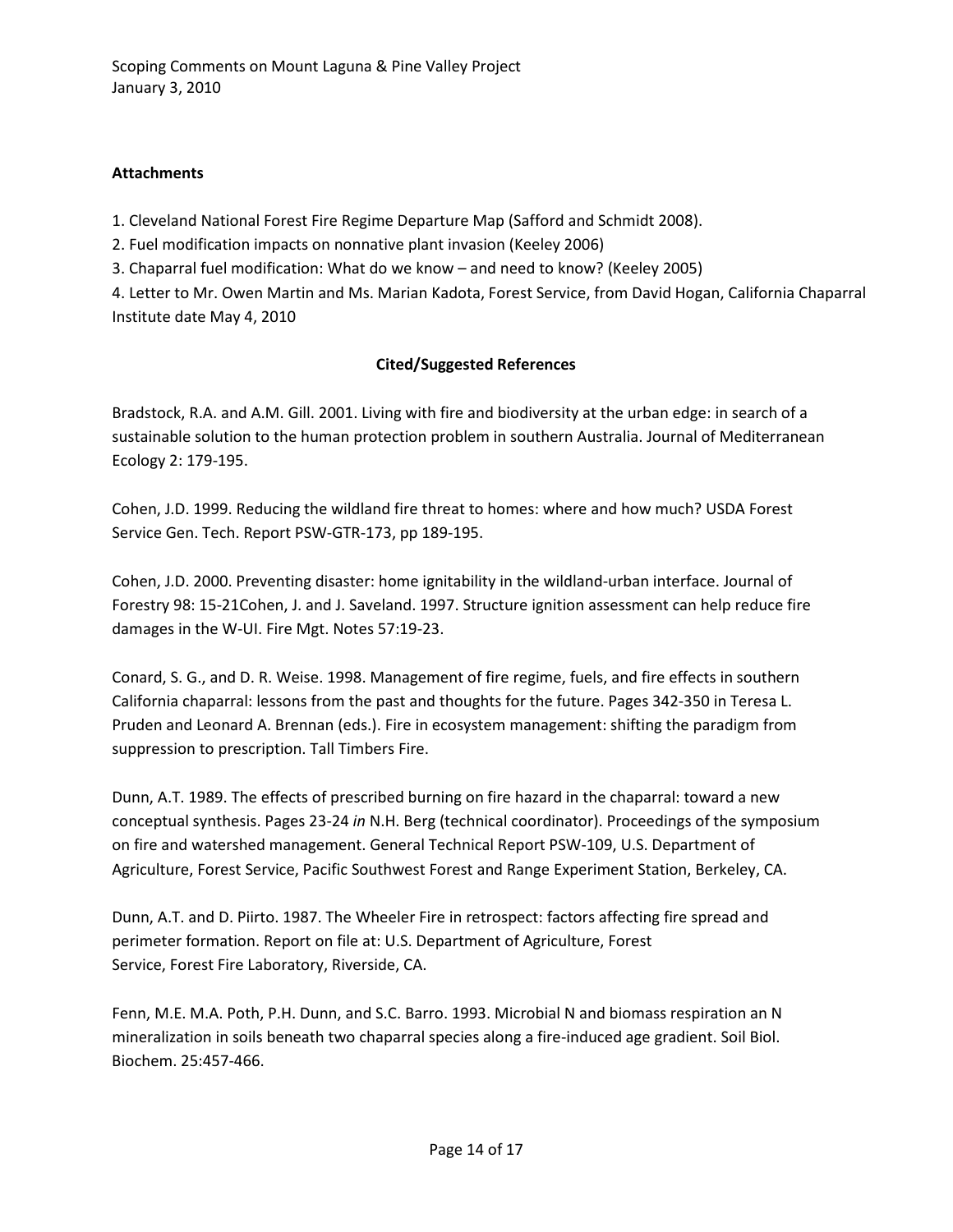Foote, E., J.K. Gilless. 1996. Structural survival. In Slaughter, Rodney, ed. California's I-zone, 112-121. Sacramento, CA: California Fire Service Training and Education System.

Gelbard, J.L. and Belnap, J. 2003. Roads as conduits for exotic plant invasions in a semiarid landscape. *Conservation Biology* 17: 420-432.

Halsey, R.W. 2008. Fire, Chaparral, and Survival in Southern California. Sunbelt Publications, San Diego, CA. 232 p.

Halsey, R.W. 2008. Resolving the Controversy - Why Large Fires in Southern California? The Chaparralian Vol 5, #315

Howard, R.A., U. W. North, F.L. Offensend, C.N. Smart. 1973. In Decision analysis of fire protection strategy for the Santa Monica Mountains: an initial assessment. Menlo Park, CA. Stanford Research Institute. 159 p.

Hubbard, R.F. 1986. Stand age and growth dynamics in Chamise Chaparral. Master's thesis, San Diego State University, San Diego, CA.

Keeley, J.E. 1973. The Adaptive Significance of Obligate-seeding Shrubs in the Chaparral. Master's thesis, California State University, San Diego, CA.

Keeley, J.E. 2005. Chaparral fuel modification: What do we know – and need to know? Fire Management Today, Volume 65(4): 11-12.

Keeley, J.E. 2006. Management Impacts on Invasive Plants in the Western United States. Conservation Biology 20: 375-384.

Keeley, J.E. 2009. Environmental Impacts of Vegetation Treatments for Fire Hazard Reduction. Comment letter filed with the San Diego County Board of Supervisors in response to the county's Vegetation Management Report. March 17, 2009.

Keeley, J.E., H. Safford, C.J. Fotheringham, J. Franklin, M. Moritz. 2009. Southern California wildfires: lessons in complexity. Journal of Forestry. September: 287-296.

Keeley, J.E., T. Brennan, and A.H. Pfaff. 2008. Fire severity and ecosystem responses following crown fires in California shrublands. Ecological Applications 18: 1530-1546.

Keeley, J. E., C. J. Fotheringham, and M. Moritz. 2004. Lessons from the 2003 wildfires in southern California. Journal of Forestry 102: 26-31.